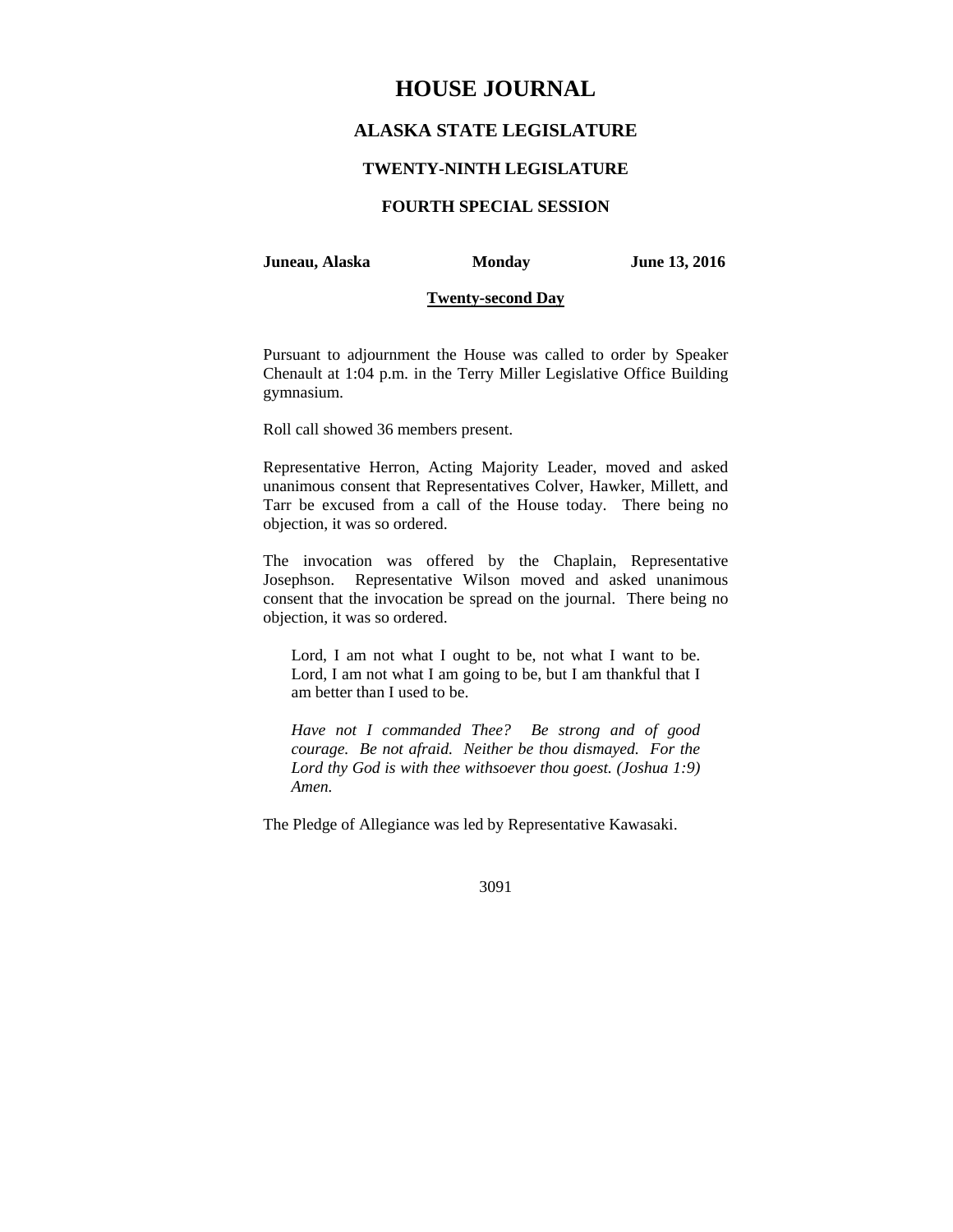## **CERTIFICATION OF THE JOURNAL**

Representative Herron moved and asked unanimous consent that the journal for the 15th through the 21st legislative days of the fourth special session be approved as certified by the Chief Clerk. There being no objection, it was so ordered.

## **MESSAGES FROM THE SENATE**

A message dated June 6, 2016, was read stating the Senate passed the following, and it is transmitted for consideration:

## **FIRST READING AND REFERENCE OF SENATE BILLS**

## **SB 128**

CS FOR SENATE BILL NO. 128(FIN) by the Senate Finance Committee, entitled:

"An Act relating to the Alaska Permanent Fund Corporation, the earnings of the Alaska permanent fund, and the earnings reserve account; relating to management of the budget reserve fund (art. IX, sec. 17, Constitution of the State of Alaska) by the Alaska Permanent Fund Corporation; relating to procurement by the Alaska Permanent Fund Corporation; relating to the mental health trust fund; relating to deposits into the dividend fund; relating to the calculation of permanent fund dividends; relating to unrestricted state revenue available for appropriation; and providing for an effective date."

was read the first time and referred to the Finance Committee.

## **COMMUNICATIONS**

A message to Jerry Anderson, Ethics Administrator, dated March 3, 2016, was received in the Chief Clerk's office June 7, stating that Bill Gordon withdrew his nomination for appointment to the Select Committee on Legislative Ethics.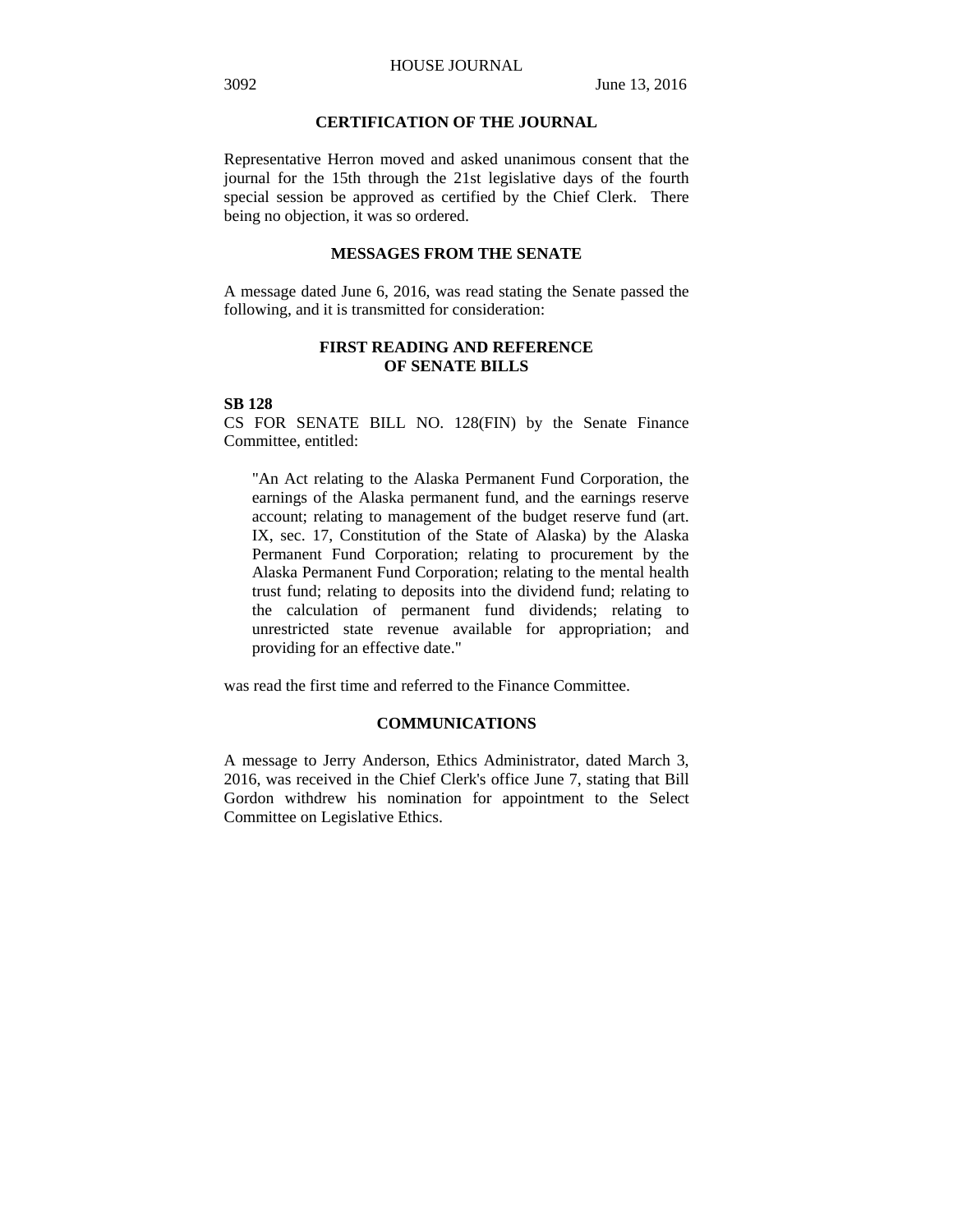#### HOUSE JOURNAL

June 13, 2016 3093

## **INTRODUCTION OF CITATIONS**

The following citation was introduced and taken up later as a Special Order of Business:

In Memoriam - Vernon Wilfred Hickel By Senators Costello, Stoltze; Representative Tuck

The following citations were introduced and referred to the Rules Committee for placement on the calendar:

Honoring - Senator Johnny Ellis By Senator Gardner; Representative Tarr

Honoring - The Beat! State Small Dance Twirl Team Champions By Senator Dunleavy; Representative Colver

Honoring - Starstruck! State Small Twirl Team Champions By Senator Dunleavy; Representative Colver

In Memoriam - Theresa Williams By Representatives Kawasaki, Guttenberg

In Memoriam - Phyllis Welty By Representative Kawasaki; Senator Kelly

In Memoriam - Joseph James Balko By Senator Kelly

## **CONSIDERATION OF THE DAILY CALENDAR**

## **SECOND READING OF HOUSE BILLS**

#### **HB 4003**

The following, which was not taken up on the June 6, 2016, calendar and held to the June 7 calendar (page 3065), and then held to today's calendar due to a technical session (page 3069), was read the second time: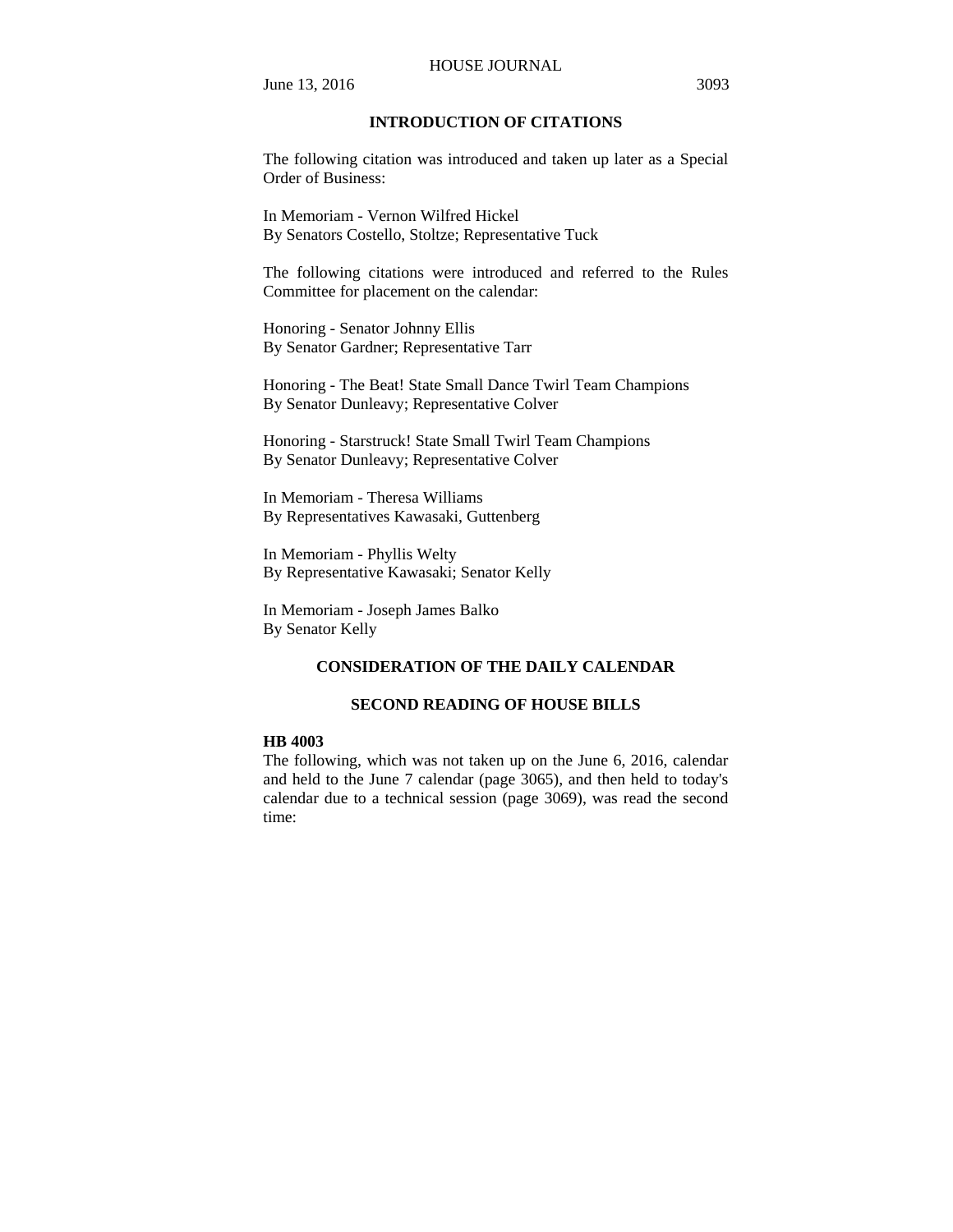HOUSE BILL NO. 4003

"An Act relating to the motor fuel tax; and providing for an effective date."

| with the:                        | Journal Page |
|----------------------------------|--------------|
| FIN RPT CS(FIN) 3DP 3DNP 3NR 2AM | 3042         |
| FN2: (REV)                       | 3054         |

Representative Herron moved and asked unanimous consent that the following committee substitute be adopted in lieu of the original bill:

CS FOR HOUSE BILL NO. 4003(FIN) (same title)

There being no objection, it was so ordered.

Representative Herron moved and asked unanimous consent that CSHB 4003(FIN) be considered engrossed, advanced to third reading, and placed on final passage.

There was objection.

CSHB 4003(FIN) will advance to third reading on tomorrow's calendar.

## **HB 4005**

The following, which was not taken up on the June 6, 2016, calendar and held to the June 7 calendar (page 3065), and then held to today's calendar due to a technical session (page 3069), was read the second time:

HOUSE BILL NO. 4005

"An Act relating to the mining license tax; relating to the exploration incentive credit; relating to mining license application, renewal, and fees; and providing for an effective date."

| with the:                           | Journal Page |
|-------------------------------------|--------------|
| FIN RPT CS(FIN) NT 2DP 5DNP 1NR 3AM | 3042         |
| FN2: (REV)                          | 3043         |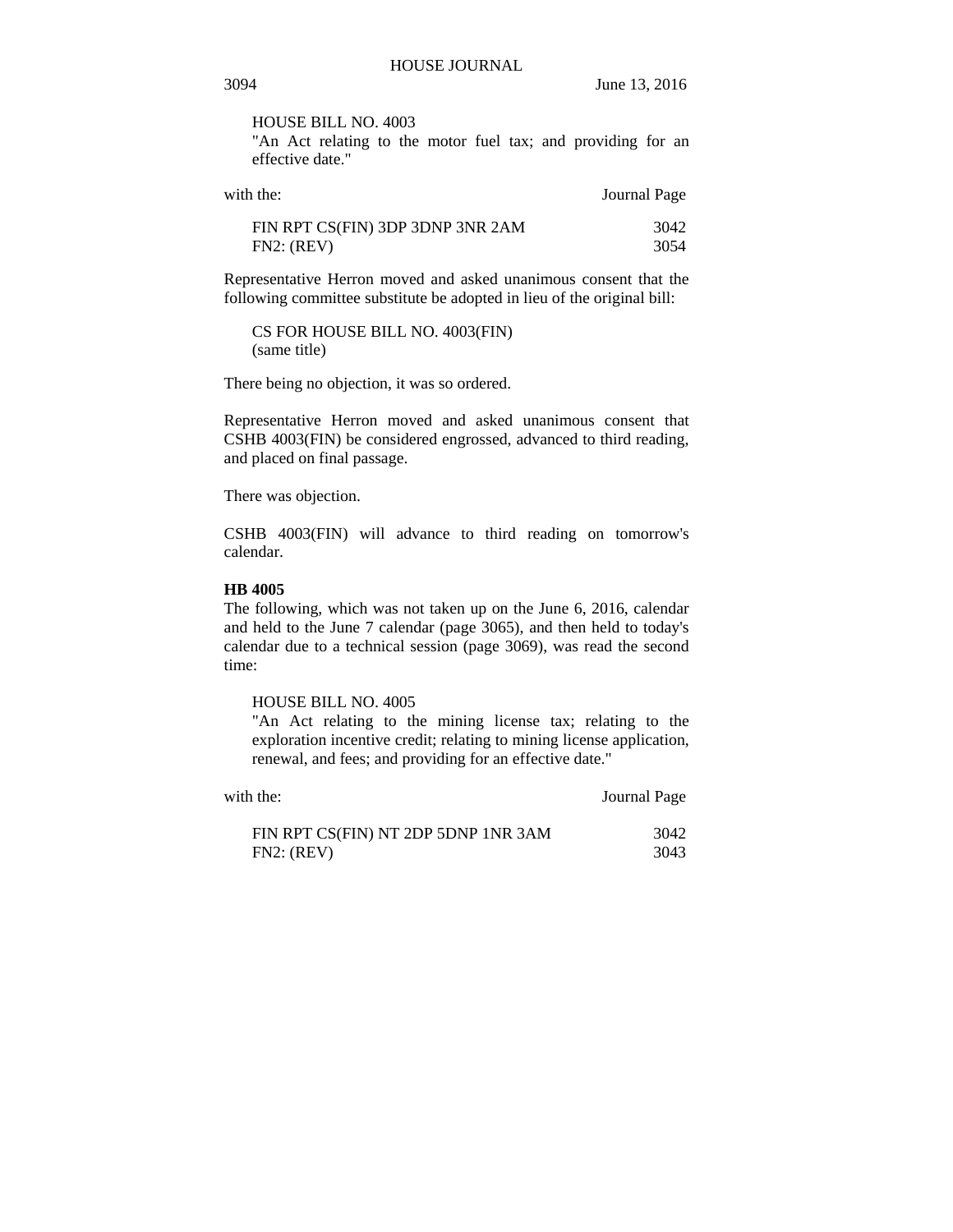Representative Herron moved and asked unanimous consent that the following committee substitute be adopted in lieu of the original bill:

## CS FOR HOUSE BILL NO. 4005(FIN)

"An Act relating to the mining license tax; relating to the exploration incentive credit and royalty payments; relating to mining license application, renewal, and fees; and providing for an effective date."

There being no objection, it was so ordered.

Representative Herron moved and asked unanimous consent that CSHB 4005(FIN) be considered engrossed, advanced to third reading, and placed on final passage.

There was objection.

CSHB 4005(FIN) will advance to third reading on tomorrow's calendar.

#### **HB 4006**

The following, which was not taken up on the June 6, 2016, calendar and held to the June 7 calendar (page 3065), and then held to today's calendar due to a technical session (page 3069), was read the second time:

## HOUSE BILL NO. 4006

"An Act relating to the fisheries business tax and fishery resource landing tax; removing the minimum and maximum restrictions on the annual base fee for the reissuance or renewal of an entry permit or an interim-use permit; relating to refunds of the fisheries business tax and the fishery resource landing tax to local governments; and providing for an effective date."

| with the:                        | Journal Page |
|----------------------------------|--------------|
| FIN RPT CS(FIN) 1DP 3DNP 2NR 5AM | 3043         |
| FN1: (REV)<br>FN2: (DFG)         | 3044<br>3044 |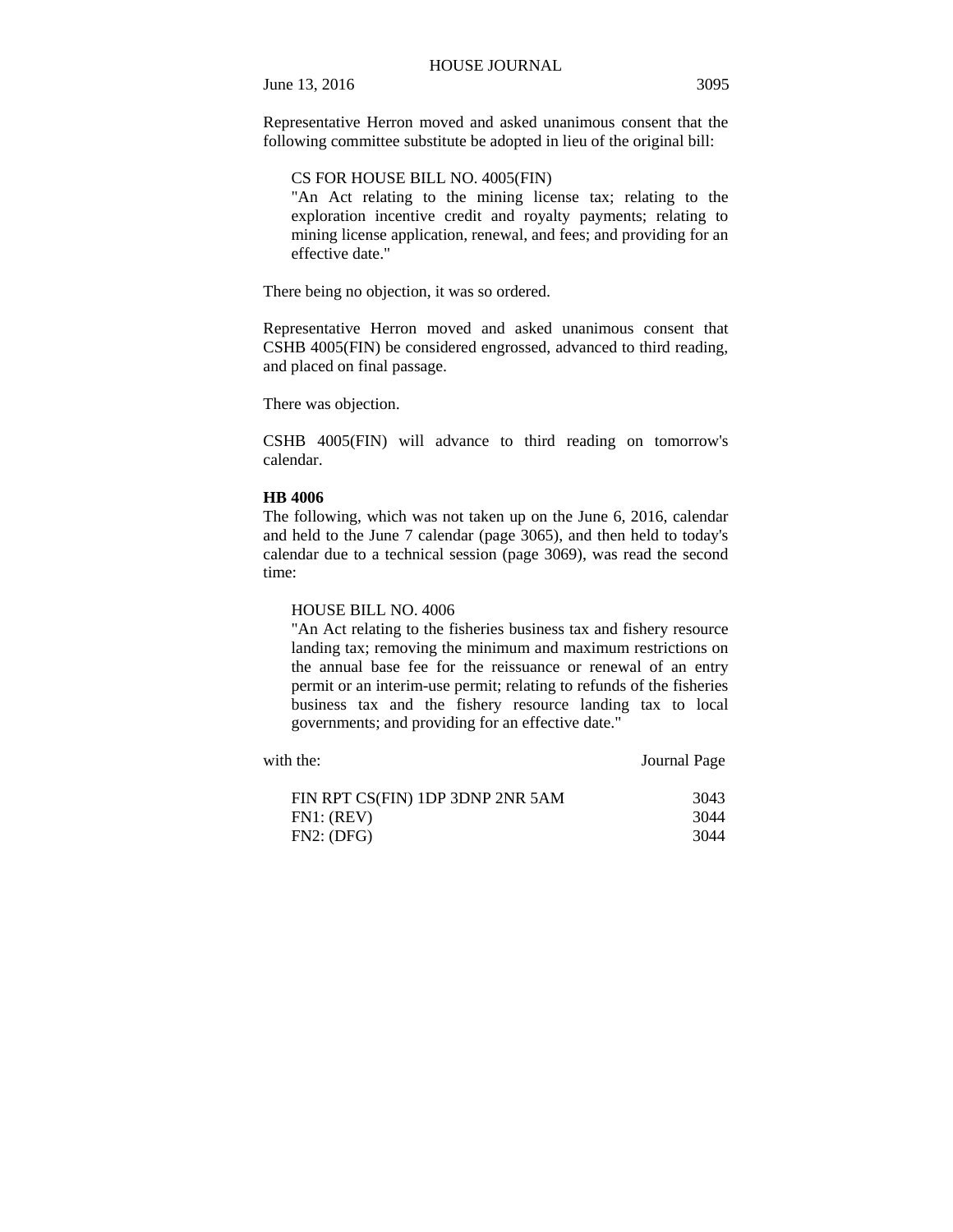Representative Herron moved and asked unanimous consent that the following committee substitute be adopted in lieu of the original bill:

CS FOR HOUSE BILL NO. 4006(FIN) (same title)

There being no objection, it was so ordered.

Representative Herron moved and asked unanimous consent that CSHB 4006(FIN) be considered engrossed, advanced to third reading, and placed on final passage.

There was objection.

CSHB 4006(FIN) will advance to third reading on tomorrow's calendar.

## **UNFINISHED BUSINESS**

## **HB 4002**

The Speaker waived the Labor & Commerce Committee referral for the following at the request of Representative Olson, Chair:

## HOUSE BILL NO. 4002

"An Act relating to major medical insurance coverage under the Public Employees' Retirement System of Alaska for certain surviving spouses and dependent children of peace officers and firefighters; and providing for an effective date."

HB 4002 was removed from the Labor & Commerce Committee and referred to the Finance Committee.

## **SPECIAL ORDER OF BUSINESS**

Representative Herron moved and asked unanimous consent that the notice and publication requirements be waived and the citation, In Memoriam - Vernon Wilfred Hickel, be taken up as a Special Order of Business. There being no objection, it was so ordered.